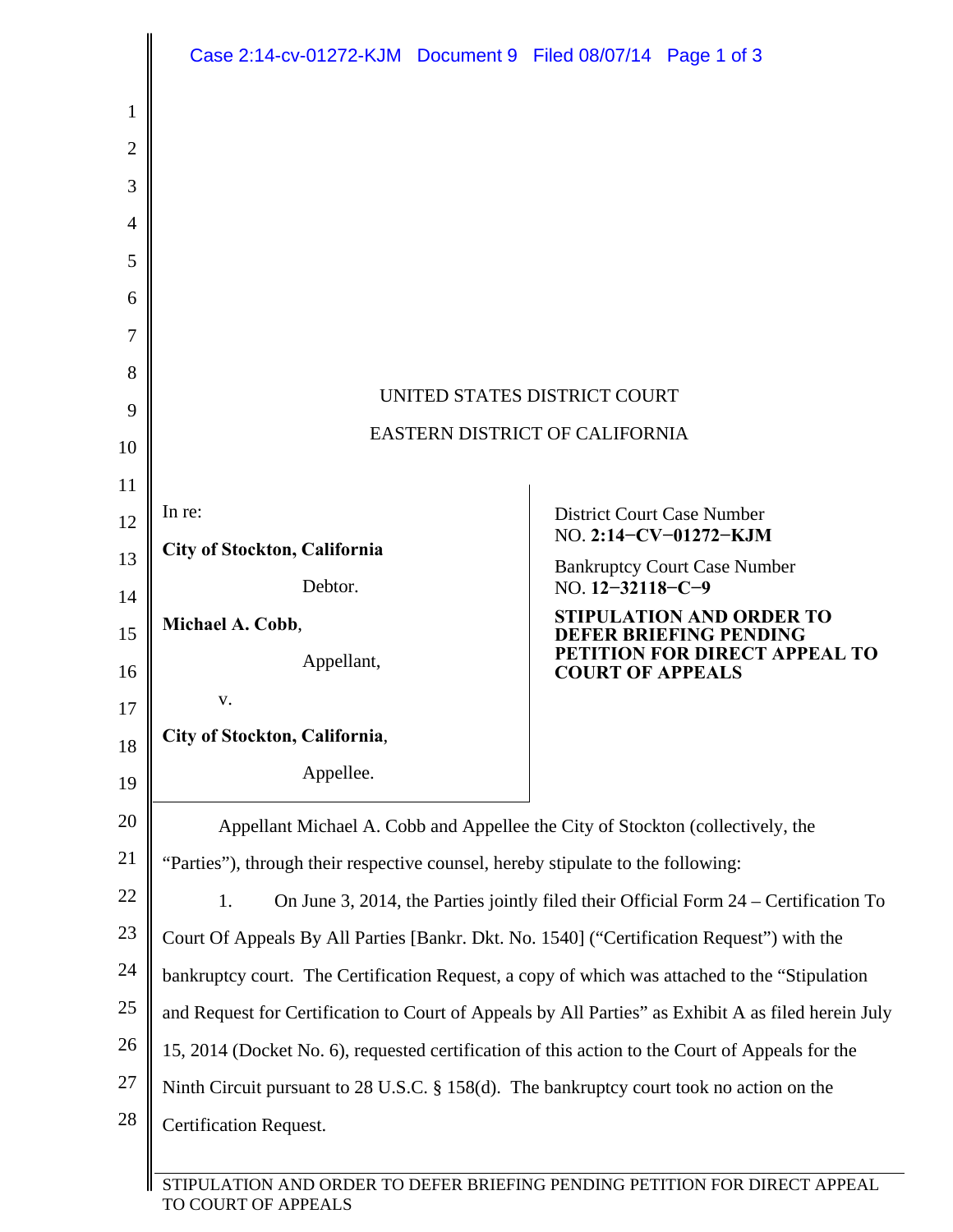## Case 2:14-cv-01272-KJM Document 9 Filed 08/07/14 Page 2 of 3

 - 2 - STIPULATION AND ORDER TO DEFER BRIEFING PENDING PETITION FOR DIRECT APPEAL TO COURT OF APPEALS 1 2 3 4 5 6 7 8 9 10 11 12 13 14 15 16 17 18 19 20 21 22 23 24 25 26 27 28 2. By reason of the transmission of the record to this Court by the bankruptcy court (Docket No. 3), and pursuant to Federal Rule of Bankruptcy Procedure 8001(f)(3)(A) and 8007(b), the Parties renewed their request for certification to the Court of Appeals under the "Stipulation and Request for Certification to Court of Appeals by All Parties" filed herein July 15, 2014 (Docket No. 6). This request for certification remains pending before this Court. 3. Section 158(d)(2)(B)(ii) permits parties to a bankruptcy appeal to request certification to the court of appeals when they agree that circumstances warranting direct appeal to the court of appeals are present. Upon such "request made by a majority of the appellants and a majority of the appellees," the court "shall make the certification" requested. *Id*. Certification in these circumstances is required and non-discretionary. 4. Section 158(d)(2) provides jurisdiction to the court of appeals to hear the appeal if the parties to the appeal certify that circumstances warranting a direct appeal to the court of appeals are present and "if the court of appeals authorizes the direct appeal of the judgment, order, or decree." 5. Pursuant to Federal Rule of Bankruptcy Procedure 8001(f)(5), once the district court issues the certification, one or more parties must petition for permission to appeal to the court of appeals in accordance with Fed. R. App. P. 5 no later than 30 days after the certification has become effective. Appellant intends to file the petition to the Court of Appeals for the Ninth Circuit to hear the appeal in this matter promptly after certification by this Court and within the time prescribed by this rule. 6. On July 8, 2014, the Clerk of this Court issued a briefing schedule "Briefing Schedule in Bankruptcy Appeal" (Docket No. 4) requiring briefing on a fourteen day schedule between appellant and appellee. 7. Given that the Parties have requested certification of this appeal to the Court of Appeals and that such certification is mandatory, the Parties respectfully stipulate and request that the briefing of the appeal in this court be deferred until such time as the Court of Appeals acts on the petition to hear the appeal made to it after certification. If the Court of Appeals grants the direct appeal, the briefing of the appeal in this Court will be moot. If the Court of Appeals denies